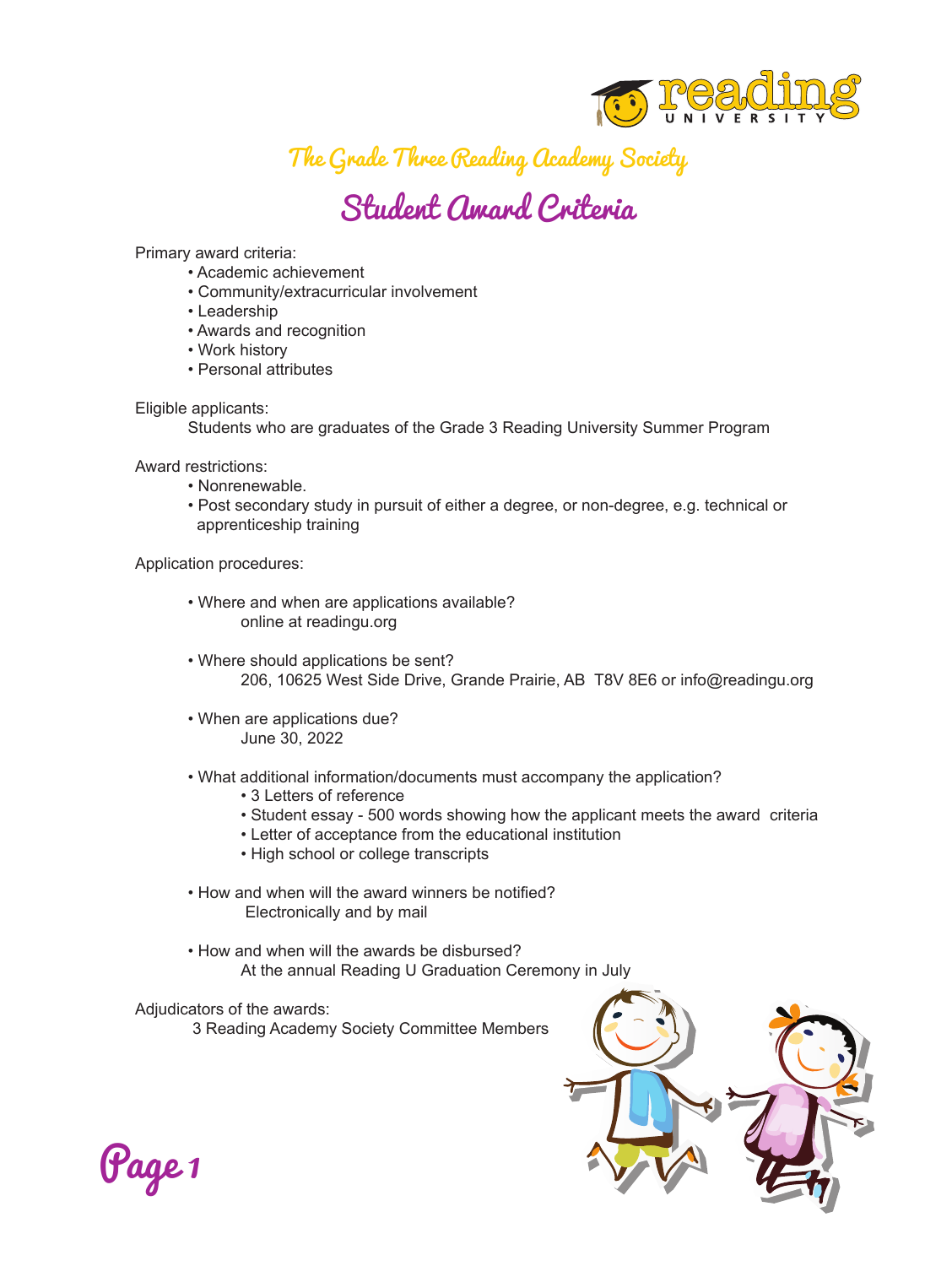| <b>APPLICATION</b> | Reading University Grad Award 2022                                                                                        |
|--------------------|---------------------------------------------------------------------------------------------------------------------------|
| Name:              |                                                                                                                           |
| Address:           |                                                                                                                           |
| Phone:             | Email:                                                                                                                    |
|                    | Expected year of high school graduation:                                                                                  |
|                    | Proposed program after graduation (e.g. University, Technical College, Apprenticeship, etc.):                             |
|                    | Proposed start date for this program (e.g. September 2022)<br>Have you applied for entrance in this program?<br>Yes<br>No |
|                    | Why do you wish to continue your education in this particular field?                                                      |
|                    |                                                                                                                           |
|                    |                                                                                                                           |
|                    |                                                                                                                           |
|                    |                                                                                                                           |
|                    |                                                                                                                           |
|                    |                                                                                                                           |